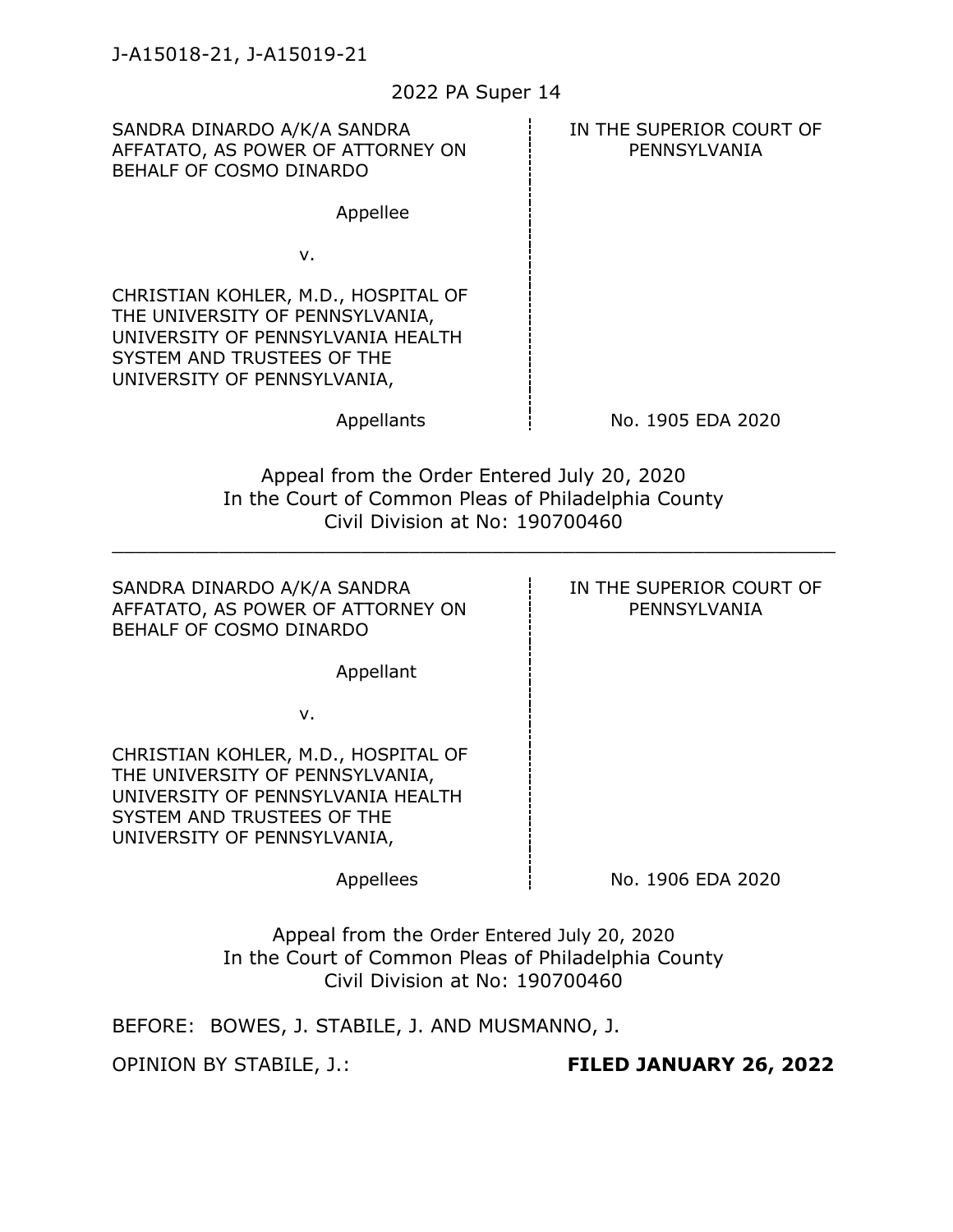In this civil action, the mother of a confessed murderer, acting as the murderer's power of attorney, alleges that several medical defendants are liable for negligent psychiatric treatment that they provided to her son in the months leading up to the murders he committed. The medical defendants filed preliminary objections seeking dismissal of the mother's amended complaint, which the trial court sustained in part and overruled in part. The parties filed petitions for permission to appeal from this order, which this Court granted. We consolidate these appeals for disposition under Pa.R.A.P. 513. We hold that the "no felony conviction recovery" rule articulated in *Holt v. Navarro*, 932 A.2d 915 (Pa. Super. 2007), precludes all of Mother's demands for monetary recovery. Thus, the trial court erred by failing to dismiss the amended complaint in its entirety.

On July 3, 2019, Sandra DiNardo ("Mother") filed a writ of summons on behalf of Cosmo DiNardo ("Son") against (1) Christian Kohler, M.D., (2) Hospital of the University of Pennsylvania, (3) University of Pennsylvania Health System, and (4) Trustees of the University of Pennsylvania (collectively "the Medical Defendants"). Subsequently, Mother filed a complaint, and then an amended complaint, asserting that Son committed four murders between July 5, 2017 and July 7, 2017 due to the Medical Defendants' negligent psychiatric care from December 2016 onward.

The amended complaint admits that Son pled guilty to committing four murders, Amended Complaint at ¶ 68, "confessed to killing the four men," *id.* at ¶ 108, and "will spend the remainder of his life in state prison." *Id.* at

- 2 -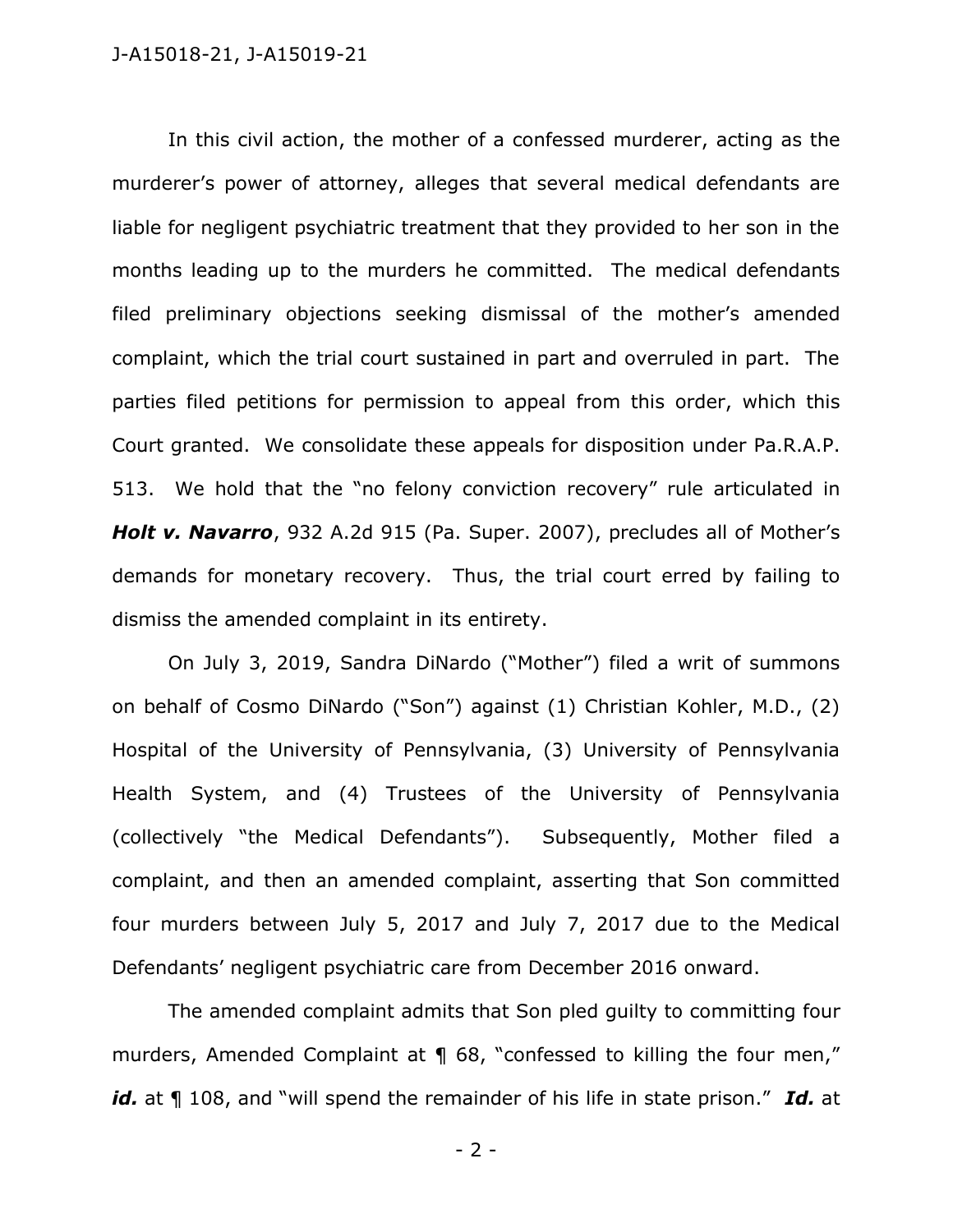¶ 202(d). The four victims' families have filed civil actions against Son that are awaiting disposition. *Id.* at ¶¶ 109-113.

The first two counts of the amended complaint allege that all defendants are liable for "indemnification" and "gross negligence—emotional and physical pain." The count for indemnification seeks recovery for (1) attorney fees and litigation costs associated with defense of the criminal prosecution and civil actions brought by estates of individuals whom Son pleaded guilty to killing, and (2) money that Son pays to the decedents' estates in the civil actions against him. The count for gross negligence alleges that as a "direct and proximate result of [the Medical Defendants'] gross negligence," Son sustained the following damages:

a. Severe emotional distress and physical pain from living with the knowledge that he murdered four individuals while in an otherwise treatable psychopathologic state;

b. Severe emotional distress and physical pain knowing his family's businesses suffered irreparable harm due to his actions while in a psychotic state;

c. Severe emotional distress and physical pain knowing his family will bear the costs of litigation and judgment due to the murders committed while in a psychotic state;

d. Severe emotional distress and physical pain knowing he will spend the remainder of his life in state prison.

Amended Complaint at ¶ 202. We will refer to these alleged damages as

"compensatory damages."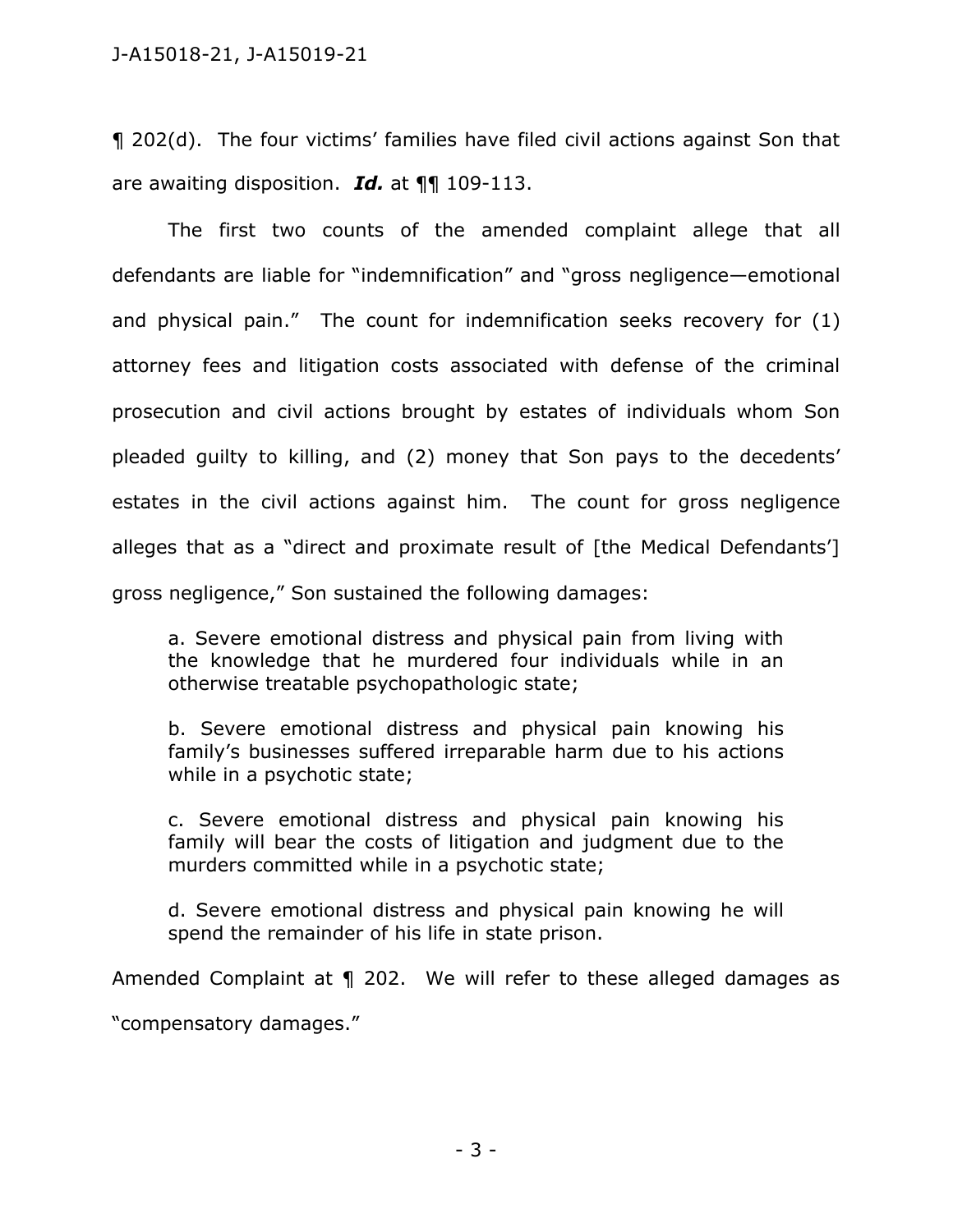The third and final count of the amended complaint is against only one defendant, the Trustees of the University of Pennsylvania, and alleges that the Trustees were liable for "the damages described in this complaint," *id.* at  $\P$  226, that is, compensatory damages and indemnification.<sup>1</sup>

The Medical Defendants filed preliminary objections in the nature of demurrers to the amended complaint, arguing that liability was unavailable under Pennsylvania's "no felony conviction recovery" rule. The Medical Defendants asserted that Son pled guilty to all four murders in the Court of Common Pleas of Bucks County. In addition, the Medical Defendants added a detail that the amended complaint did not mention, *i.e.*, Son was convicted of four counts of first-degree murder. *See* Medical Defendants' Preliminary Objections, Introductory Statement at ¶¶ 4, 8-9 & n.1. Attached as an exhibit to the preliminary objections was the transcript from Son's guilty plea and sentencing hearing ("Transcript").

Mother filed preliminary objections to the Medical Defendants' preliminary objections. Therein, Mother requested that the trial court strike the Transcript, because it was not attached to the Amended Complaint and the court could only consider matters arising out of the complaint. Mother's Preliminary Objections to Medical Defendants' Preliminary Objections at ¶¶ 9, 11. Mother also asked the court to strike paragraphs 3, 4, 9-12 and 17 of

 $1$  The amended complaint does not seek punitive damages.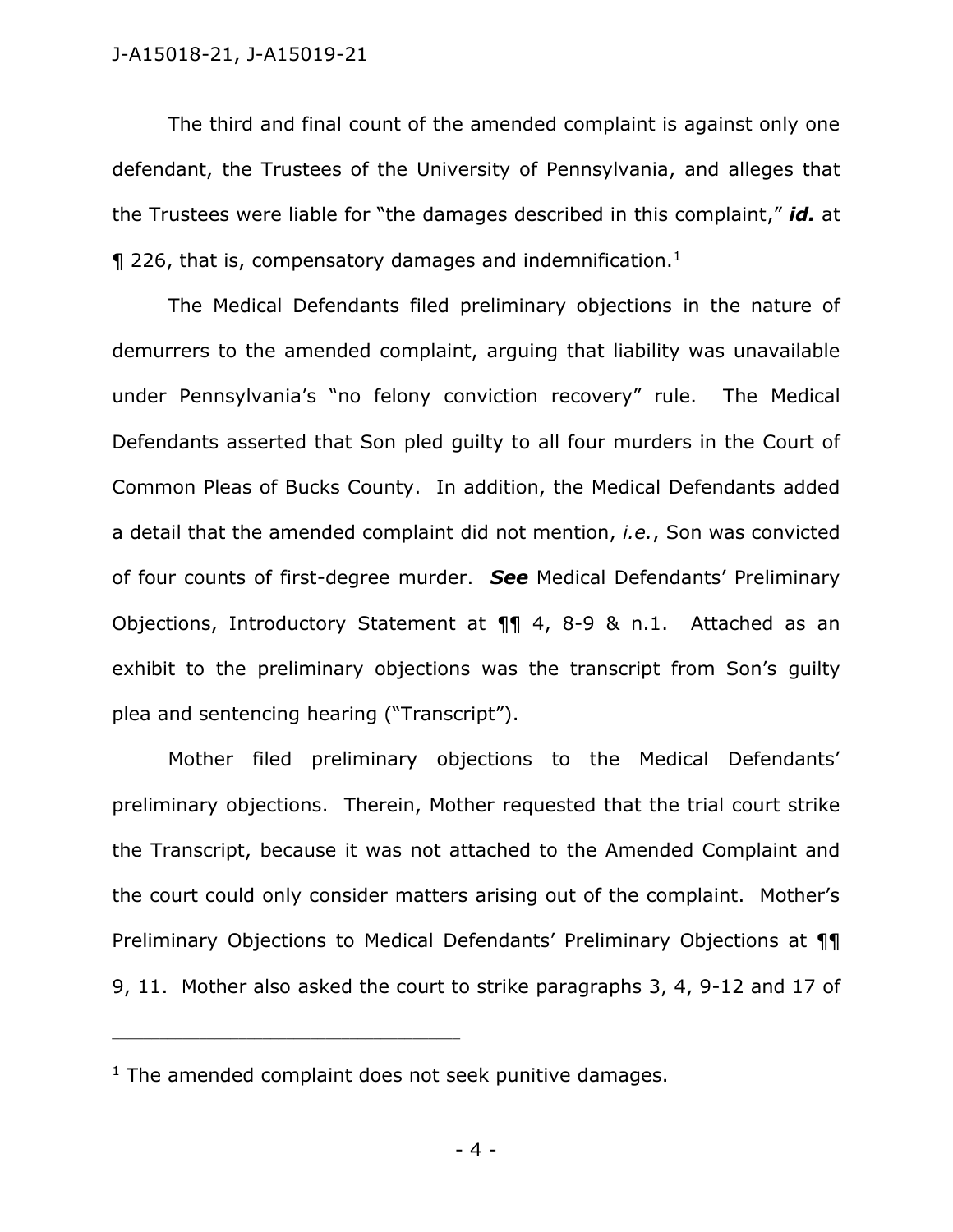the Medical Defendants' preliminary objections on the ground that they "rel[ied] solely on the [Transcript]." *Id.* at ¶ 13. Mother did not, however, ask the court to strike multiple paragraphs in the Medical Defendants' preliminary objections—such as the Introductory Statement and paragraphs 15, 33 and 34—which stated that Son had been convicted of first-degree murder.

In an opinion and order entered on July 20, 2020, the trial court took judicial notice of the fact that Son was convicted of first-degree murder, noting that "we may take judicial notice of prior court proceedings referenced in [the amended] complaint." Trial Court Opinion, 12/28/20, at 2 n.2 (citing *Joyce v. Erie Ins. Co.*, 74 A.3d 157, 163 (Pa. Super. 2013)).

The trial court sustained in part Mother's preliminary objections by striking the Transcript as well as paragraphs 11 and 12 of the Medical Defendants' preliminary objections.<sup>2</sup> In the same order, the trial court sustained the Medical Defendants' demurrers to Mother's demands for indemnification and attorney fees but overruled their demurrer to Mother's demand for compensatory damages. The court reasoned that the right to indemnification and attorney fees "rests with a party who without active fault on his own has been compelled, by reason of some legal obligation, to

<sup>&</sup>lt;sup>2</sup> None of the parties challenge this portion of the trial court's order in these appeals.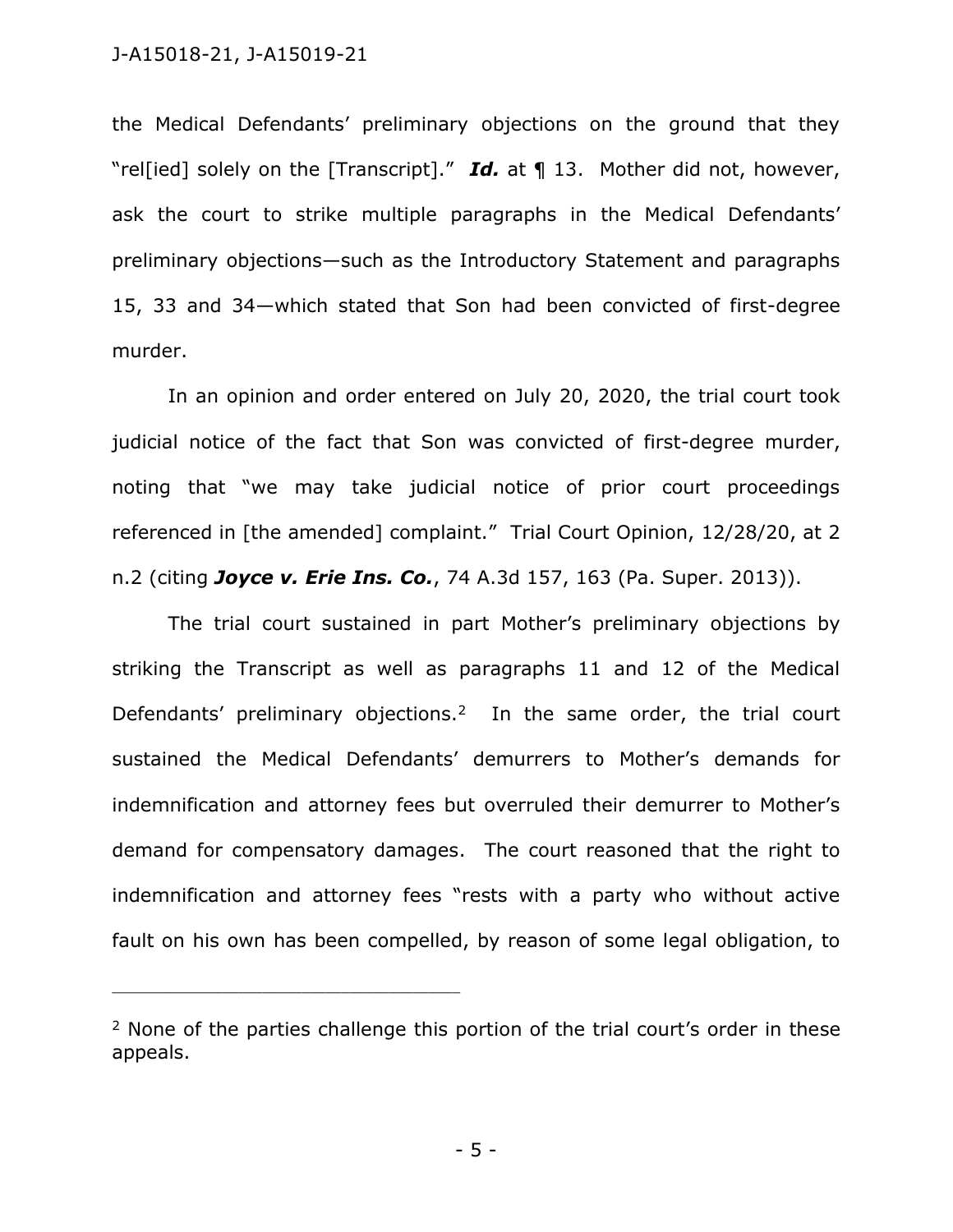pay damages occasioned by the legal negligence of another, and for which he is only secondarily liable." Trial Court Opinion, 12/28/20, at 6 (citing *Vattimo v. Bucks County Hospital*, 465 A.2d 1231 (Pa. 1983)). Son's guilty plea, the court stated, demonstrated his "active part in the events which resulted in injury," *id.* at 7, thus precluding Mother's claim for indemnification and attorney fees. On the other hand, the court declined to dismiss Mother's claim for compensatory damages by drawing a distinction between this claim and Mother's claims for indemnification and attorney fees. Mother's claims for indemnification and attorney fees were "injuries directly caused by [Son's] criminal acts that are not recoverable under Pennsylvania law," *id.* at 10, but Mother's claim for compensatory damages "[were] not directly attributable to [Son's] criminal convictions, but instead may have been caused directly (or indirectly) by [the Medical Defendants'] negligence . . ." *Id.* at 10-11.

The Medical Defendants filed a motion for partial reconsideration of this order, and Mother filed a response. On August 4, 2020, the court denied reconsideration but granted the alternative relief requested, *i.e.*, amendment of the order to certify this case for immediate appeal. Both Mother and the Medical Defendants filed petitions for allowance of interlocutory appeal with this Court. On October 26, 2020, this Court granted both petitions and docketed the appeals at the above-captioned

- 6 -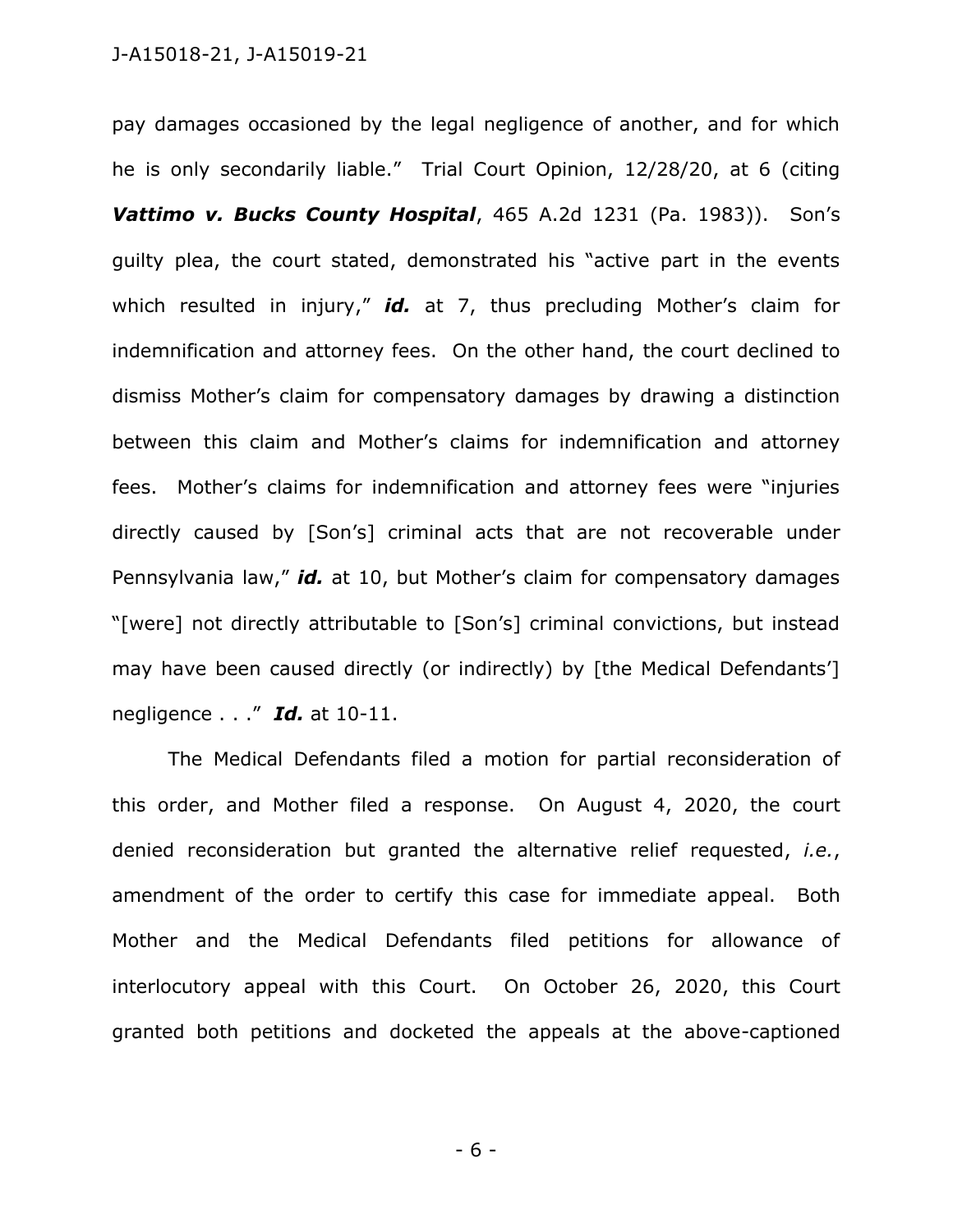numbers. All parties and the trial court complied with Pa.R.A.P. 1925. We

now consolidate these appeals for purposes of disposition.

The Medical Defendants raise a single issue in their appeal:

Whether the Trial Court erred in overruling [the Medical] Defendants' Preliminary Objections to [Mother's] Amended Complaint seeking dismissal of all claims for damages related to alleged emotional distress, pain and other personal injuries, where [Mother's] alleged damages are the collateral consequences of admitted criminal conduct and felony convictions based on the facts as pleaded in [Mother's] Amended Complaint?

Medical Defendants' Brief at 6.

Mother raises two issues in her appeal:

1. Did the Trial Court err in sustaining preliminary objections to [Son's] legal process damages in a suit where patient engaged in criminal conduct, without active fault, because [his] psychiatrist's gross negligence caused him to devolve into violent, homicidal psychosis?

2. Did the Trial Court err by failing to accept as true [Mother's] averments that [Son] was not at active fault when ruling on a demurrer?

Mother's Brief at 6.

In their lone argument, the Medical Defendants contend that the trial court erred in overruling their preliminary objection seeking dismissal of all claims for compensatory damages. The Medical Defendants argue that Mother is barred from recovery under Pennsylvania's felony rule, which precludes convicted felons from collecting damages that would not have resulted absent the criminal conviction. We agree with the Medical Defendants.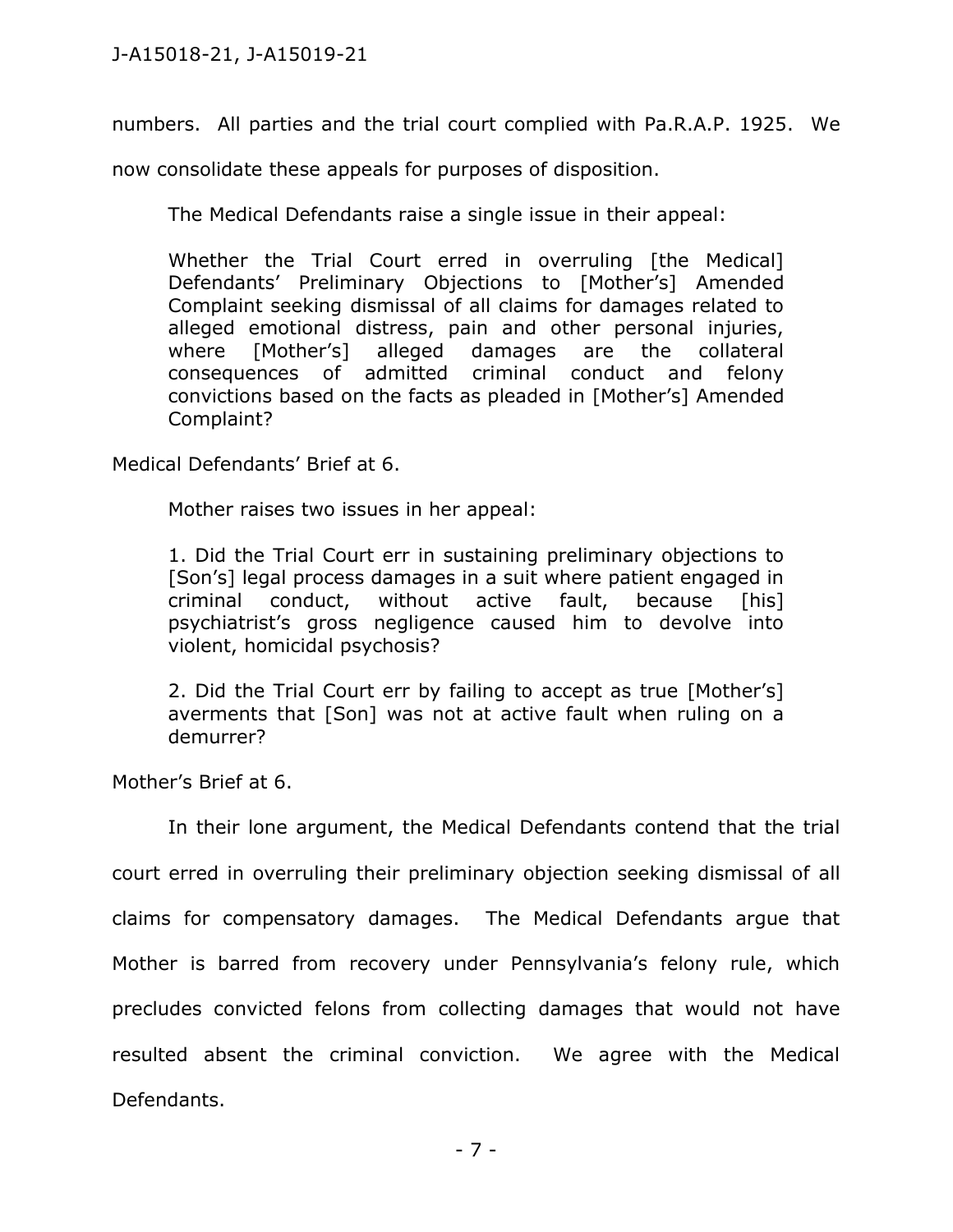This Court reviews an order sustaining or overruling preliminary objections for an error of law, and in so doing, it must apply the same standard as the trial court. *Richmond v. McHale*, 35 A.3d 779, 783 (Pa. Super. 2012). Preliminary objections in the nature of a demurrer

test the legal sufficiency of the complaint. When considering preliminary objections, all material facts set forth in the challenged pleadings are admitted as true, as well as all inferences reasonably deducible therefrom. Preliminary objections which seek the dismissal of a cause of action should be sustained only in cases in which it is clear and free from doubt that the pleader will be unable to prove facts legally sufficient to establish the right to relief. If any doubt exists as to whether a demurrer should be sustained, it should be resolved in favor of overruling the preliminary objections.

## *Id.*

Like the trial court, we take judicial notice of a fact not expressly mentioned in the amended complaint, Appellant's conviction for first-degree murders. This Court has held that "we may take judicial notice of prior court proceedings referenced in [the amended] complaint." *Joyce*, 74 A.3d at 163. The amended complaint repeatedly refers to Son's criminal proceedings, and implicitly acknowledges that Son was convicted of four murders, by averring that Son pled guilty to committing four murders, "confessed to killing the four men" and "will spend the remainder of his life in state prison." Amended Complaint at ¶¶ 68, 108, 202(d). Accordingly,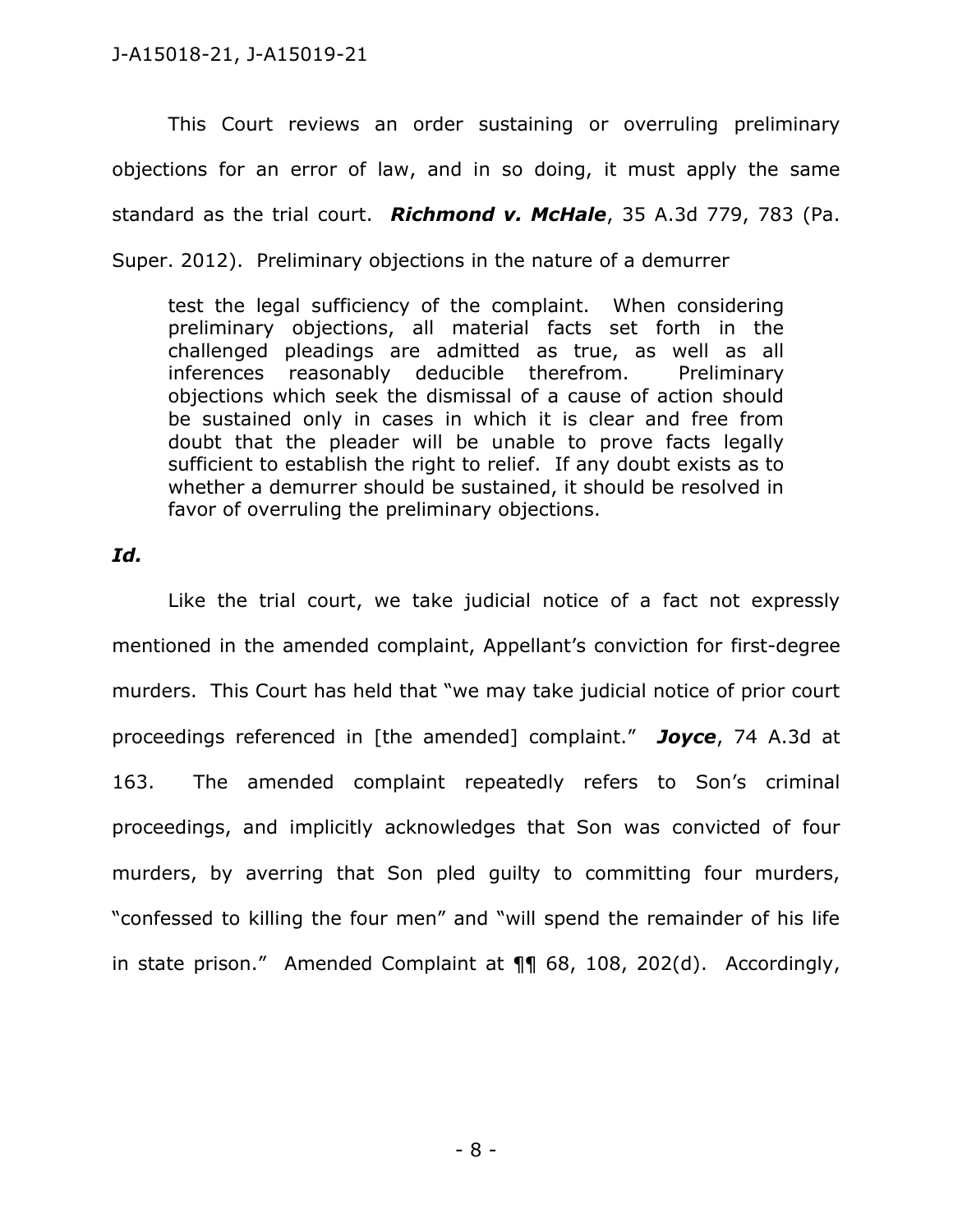we find it proper to take explicit judicial notice of the disposition of these proceedings, Son's conviction for four first-degree murders.<sup>3</sup>

The "no felony conviction recovery" rule enunciated in *Holt v. Navarro*, 932 A.2d 915 (Pa. Super. 2007), "applies to discourage courts from assisting convicted felons in collecting damages that would not have occurred absent the criminal conviction." *Id.* at 920 (citing, *inter alia*, *Mineo v. Eureka Sec. Fire & Marine Ins. Co.*, 125 A.2d 612 (Pa. Super. 1956)). *Holt* explains that this rule is a "common law principle that a person should not be permitted to benefit by his own wrongdoing, particularly his own crimes, [and it] prevents a plaintiff from recovering losses which flowed from those criminal acts." *Id.*

In *Holt*, the appellee was committed to a hospital for mental health evaluation after experiencing schizophrenic episodes. While en route to a psychiatric facility, he escaped from an ambulance and carjacked a vehicle, striking the vehicle owner in the process. The appellee was convicted of robbery and simple assault. He brought a civil action against the ambulance service for negligently transporting him and failing to restrain him, thus

 $3$  We also note that in her appellate briefs, Mother does not raise any objection to (1) the trial court's decision to take judicial notice of Son's convictions, or (2) the Medical Defendants' statements in their preliminary objections below and their appellate briefs that Son stands convicted of firstdegree murders.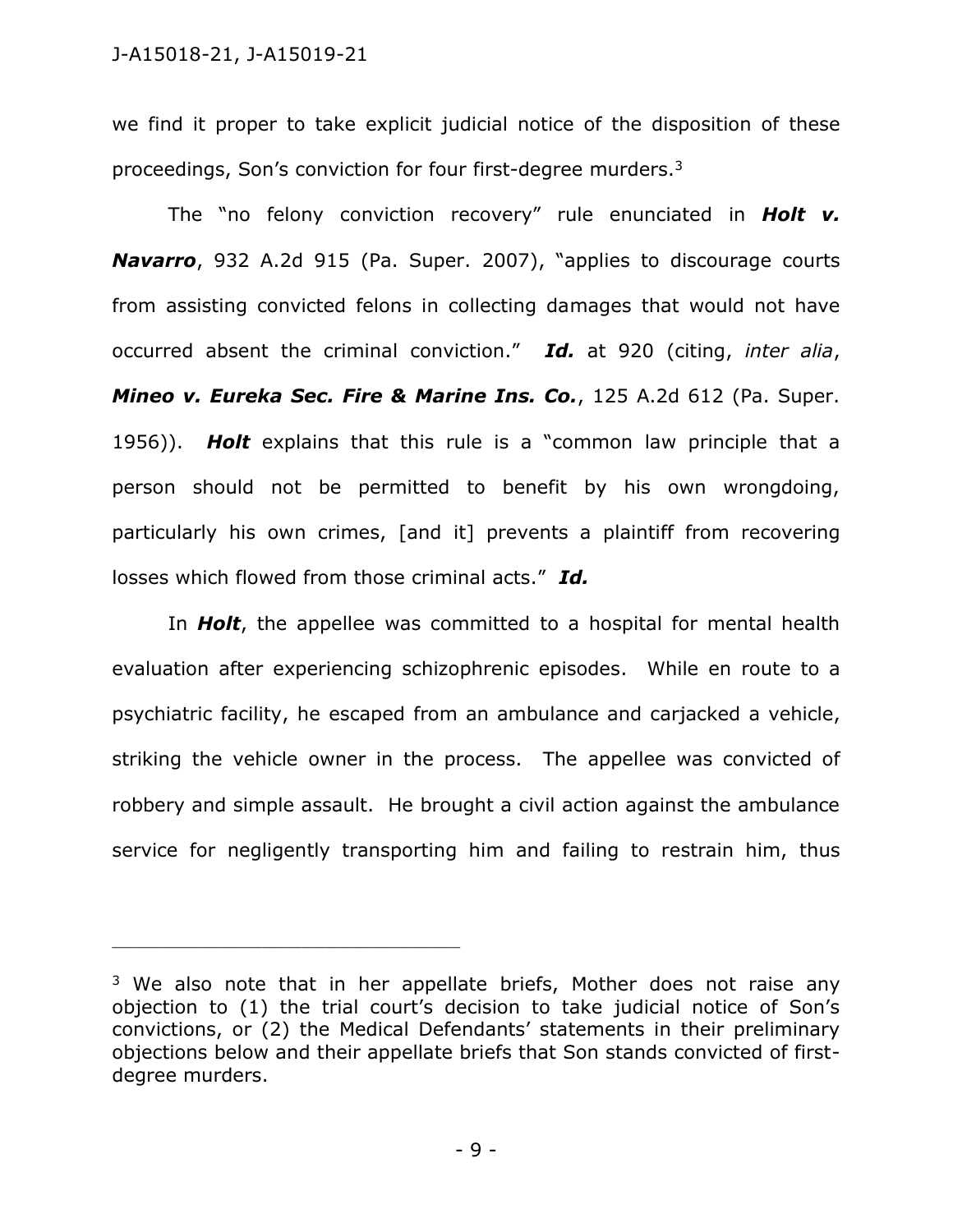enabling him to flee the vehicle when the doors were opened. He sought

# damages

for loss of potential earnings, claiming he was no longer able to pursue or sustain desired employment opportunities due to his criminal convictions. Appellee alleged Appellant was negligent in transporting Appellee and, but for Appellant's negligence, Appellee would not have committed criminal acts and suffered a diminished earning capacity as a result of his criminal convictions.

Id. at 923. The appellee obtained a verdict of \$350,000. On appeal, this

Court reversed and held that Pennsylvania's "no felony conviction recovery

rule" required entry of judgment n.o.v. in favor of the appellant.

Under the "no felony conviction recovery" rule, the law precludes Appellee from benefiting in a civil suit flowing from his criminal convictions. Appellee's convictions for robbery, a second degree felony, and simple assault, a second degree misdemeanor, are serious criminal offenses. We hold that, as a matter of law, Appellant cannot be liable for the collateral consequences of Appellee's criminal convictions.

# *Id.*

In *Mineo*, two restaurant owners were convicted of burning down their restaurant. Shortly before the fire, the owners had purchased four insurance policies on the restaurant. After their arrest, they assigned their rights under the policies to a third party. The third party initiated an action against the insurance companies to recover damages caused by the owners' arson. Following trial, a jury returned a verdict in the third party's favor. On appeal, this Court addressed whether an assignee of an insured can recover for damages caused by a fire that the insured was criminally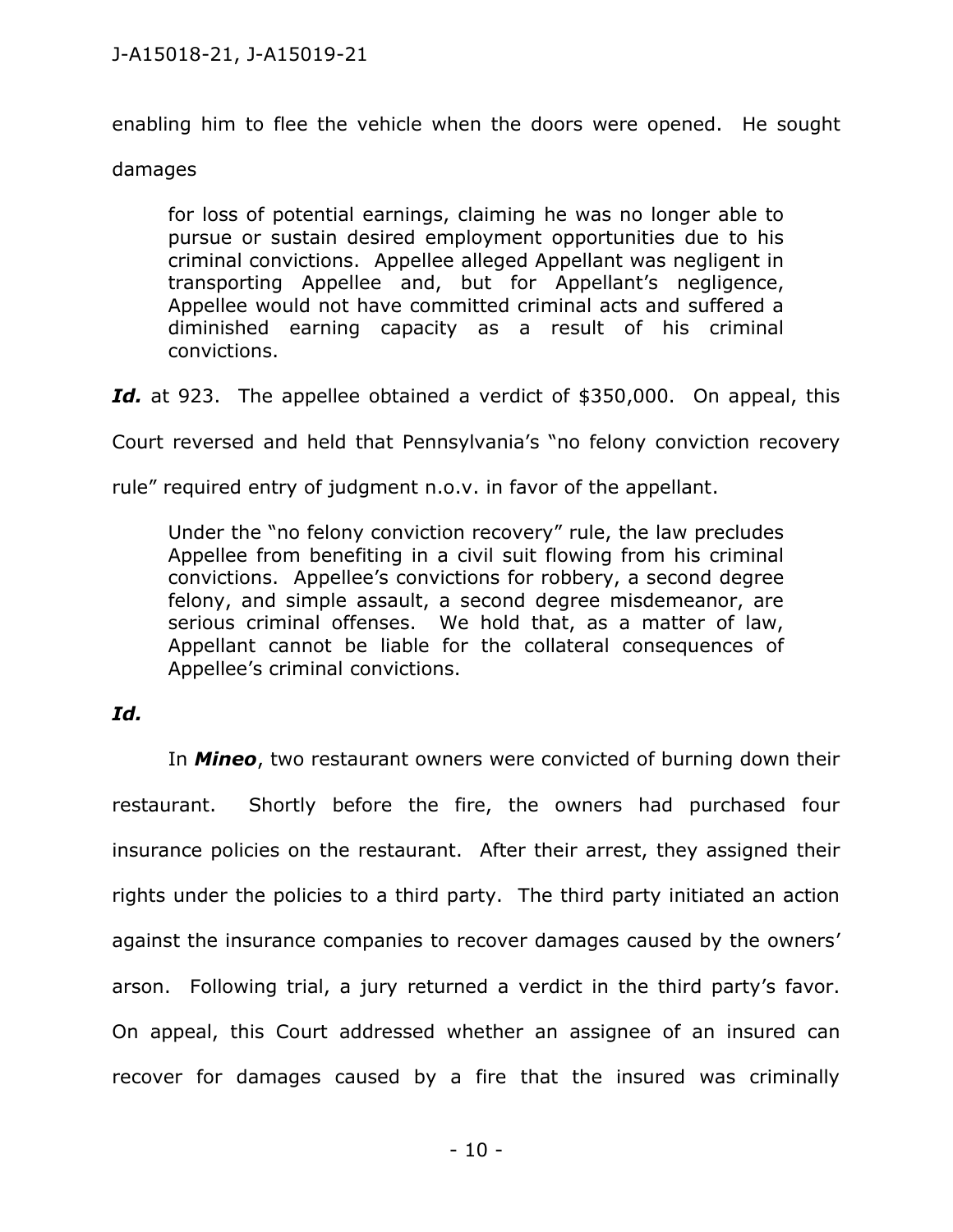convicted of setting. We concluded that "[t]he assignee in an assignment of a fire insurance policy made subsequent to a fire stands in the identical position of the insured and his rights cannot rise above the insured." *Id.*, 125 A.2d at 614. We reasoned that it violates public policy to permit a person convicted of a serious crime to collect damages that would not have occurred absent the criminal conviction.

The insureds have had their day in court with the opportunity to produce their witnesses, to examine and cross examine witnesses and to appeal from the judgment and to be acquitted unless the evidence established their guilt beyond a reasonable doubt.

To now permit them to recover for the loss which they have been convicted of fraudulently causing would be against public policy. It would tend to destroy the confidence of the public in the efficiency of the courts; it would stir up litigation that would reopen tried issues; it would impress the public with the belief that the results of trials of the gravest nature were so uncertain that the innocent could not escape condemnation; and it would convince the public that the courts themselves have no confidence in the judicial processes. We are of the opinion that when one is convicted of a felony and subsequently attempts to benefit from the commission, the record of his guilt should be a bar to his recovery.

Id. at 617–18. Consequently, we reversed the judgment in favor of the

third party and granted the insurance companies' motions for judgment

n.o.v. *Id.* at 618.

Based on our review of the amended complaint in the light most favorable to Mother, along with Son's convictions for first-degree murder, we hold that the amended complaint fails to state a valid claim for compensatory damages pursuant to the "no felony conviction recovery" rule.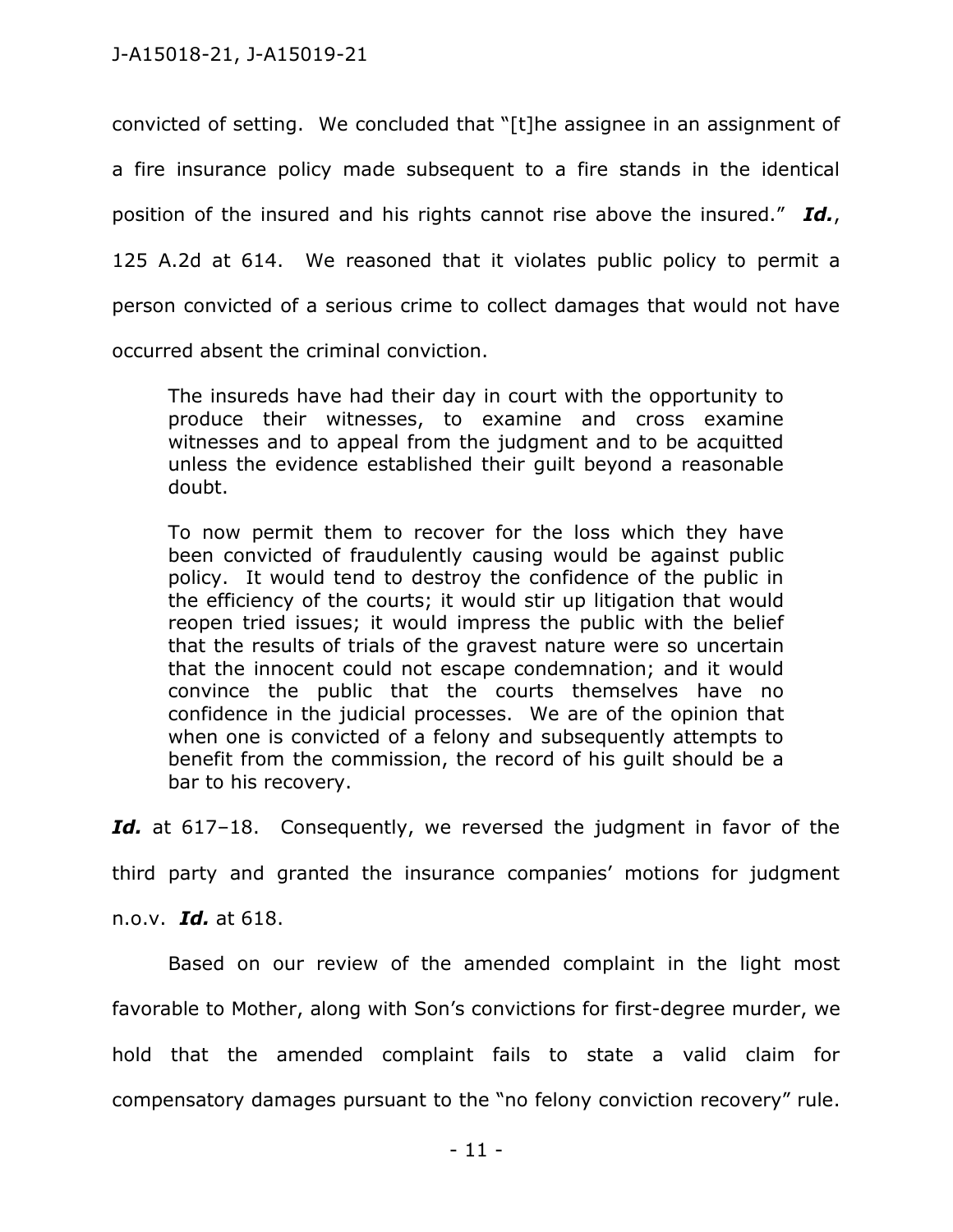The amended complaint alleges that Son seeks recovery for emotional distress and pain because (1) he murdered four men; (2) his family's business suffered harm because of the murders he committed; (3) his family has and will incur litigation and other costs because of the murders he committed; and (4) he will be imprisoned for the rest of his life. Amended Complaint at ¶ 202. Through this allegation, the amended complaint expressly links Son's compensatory damages to murders for which he has been convicted and sentenced. Under the "no felony conviction recovery" rule articulated in *Holt* and *Mineo*, these alleged damages are not actionable because they flow from his own criminal conduct for which he has been convicted. It is obvious that the "no felony conviction recovery" rule not only applies in cases of felonies but also in cases such as this, where the individual commits the even more heinous offense of murder.

Mother argues that the "no felony conviction recovery" rule does not apply because this rule only bars recovery when a party seeks to "profit" from his crime. Mother's Brief as Appellee, at 16. Son, Mother claims, is not seeking to "profit" from his crime but is only seeking "compensation" for his losses. *Id.* at 17. This argument is an exercise in semantics. Regardless of whether these alleged damages are labeled "compensation" or "profit," the critical point is that they flow from criminal conduct underlying Son's convictions for first-degree murder. As such, they are not recoverable under the "no felony conviction recovery" rule.

- 12 -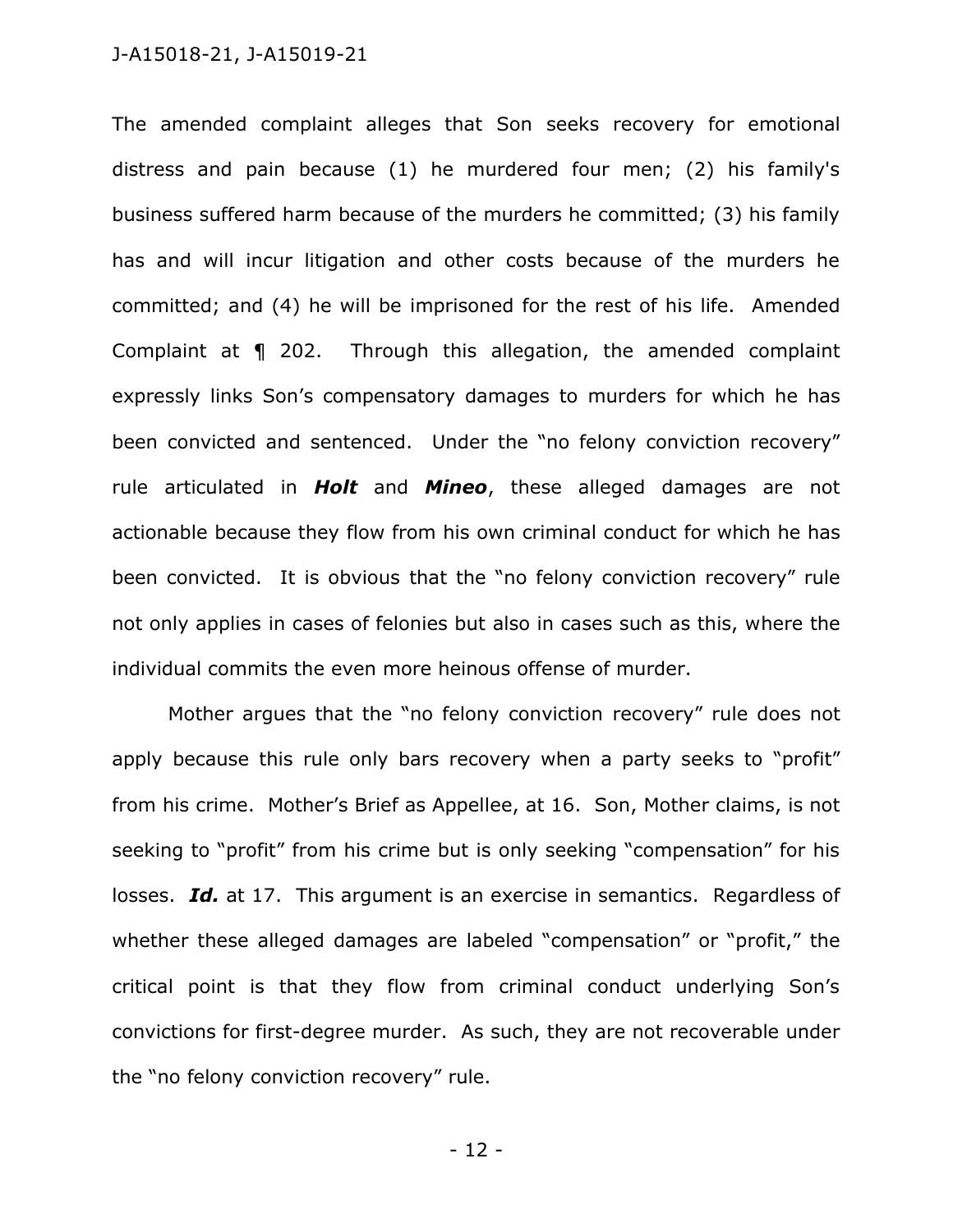Relying on *Vattimo, supra*, and *Laskowski v. U.S. Department of Veterans Affairs*, 918 F.Supp.2d 301 (M.D. Pa. 2013), the trial court declined to dismiss Mother's claim for compensatory damages on the ground that they were not directly attributable to Son's convictions but might have been caused by the Medical Defendants' negligence. *Vattimo* and Laskowski are distinguishable from the present case.

In *Vattimo*, James Vattimo was admitted to a hospital's psychiatric ward after exhibiting bizarre behavior, including an abnormal fascination with fire, and he was diagnosed with paranoid schizophrenia. Vattimo started a fire in his hospital room that killed the other patient in the room. He was charged with murder and arson but was found not guilty by reason of insanity. His parents sued the hospital for negligence, and he was joined as an additional defendant. His parents requested damages for items similar to those demanded in the present case: legal expenses incurred in the defense of Vattimo's criminal prosecution and the civil action, indemnity for any judgment against Vattimo in the civil action, and damages for Vattimo's physical and emotional injuries. The trial court sustained the hospital's preliminary objections to the parents' complaint, but the Commonwealth Court reversed. Our Supreme Court affirmed in part and reversed in part. Justice Flaherty's plurality opinion announcing the judgment of the Court held that the parents could proceed with their claims to recover costs associated with Vattimo's medical and psychiatric care, as well as damages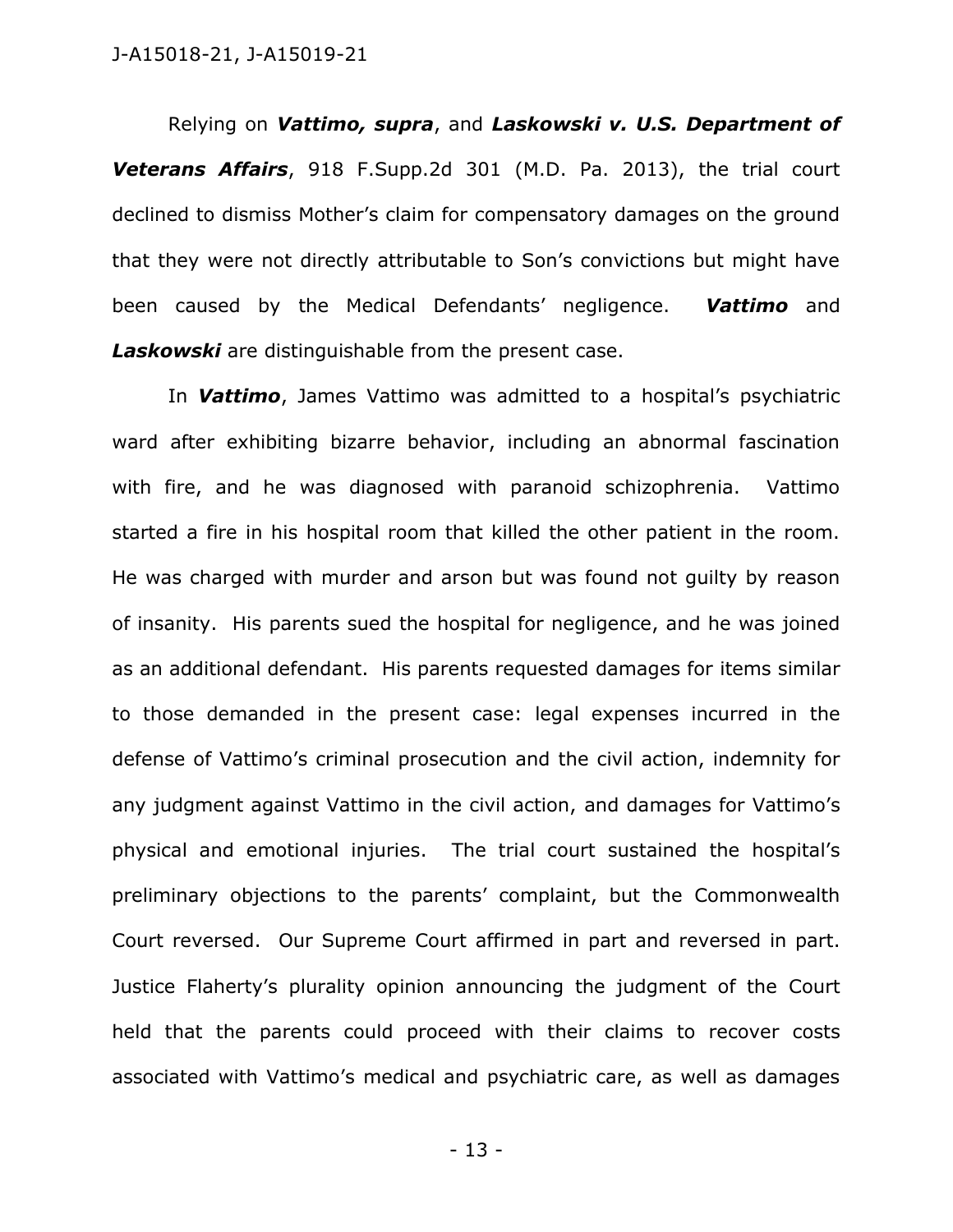\_\_\_\_\_\_\_\_\_\_\_\_\_\_\_\_\_\_\_\_\_\_\_\_\_\_\_\_\_\_\_\_\_\_\_\_\_\_\_\_\_\_\_\_

asserted on his behalf for mental anguish, loss of employment and public humiliation. *Id.*, 465 A.2d at 1237-38. However, the Court precluded the claims for indemnity and recovery of legal defense costs. 4

The difference between *Vattimo* and the present case is that James Vattimo was found not guilty by reason of insanity, whereas Son was convicted of four first-degree murders. Since there was no conviction in **Vattimo**, the "no felony conviction recovery" rule did not apply in that case. Here, however, the "no felony conviction recovery" rule clearly does apply due to Son's murder convictions.

In *Laskowski*, the plaintiff, a veteran, brought an action under the Federal Tort Claims Act alleging that the Department of Veteran Affairs committed professional negligence in treating him for post-traumatic stress disorder ("PTSD"). The plaintiff had been honorably discharged, but several months later, he was arrested for burglary after breaking into a pharmacy and stealing drugs. Subsequently, the plaintiff entered ARD and the court dismissed all charges against him. Thus, as in *Vattimo*, but unlike the present case, there was no criminal conviction.

<sup>&</sup>lt;sup>4</sup> Judge Hutchinson filed an opinion that Justice Flaherty joined, and Chief Justice Roberts filed a concurring opinion. Justices Nix (joined by Justice McDermott), Larsen and Zappala filed separate opinions concurring in part and dissenting in part. Five of the seven justices agreed that the parents could not seek damages for indemnity and defense costs in the criminal and civil actions, while five of the seven justices agreed that claims for compensatory damages should not have been dismissed via preliminary objections.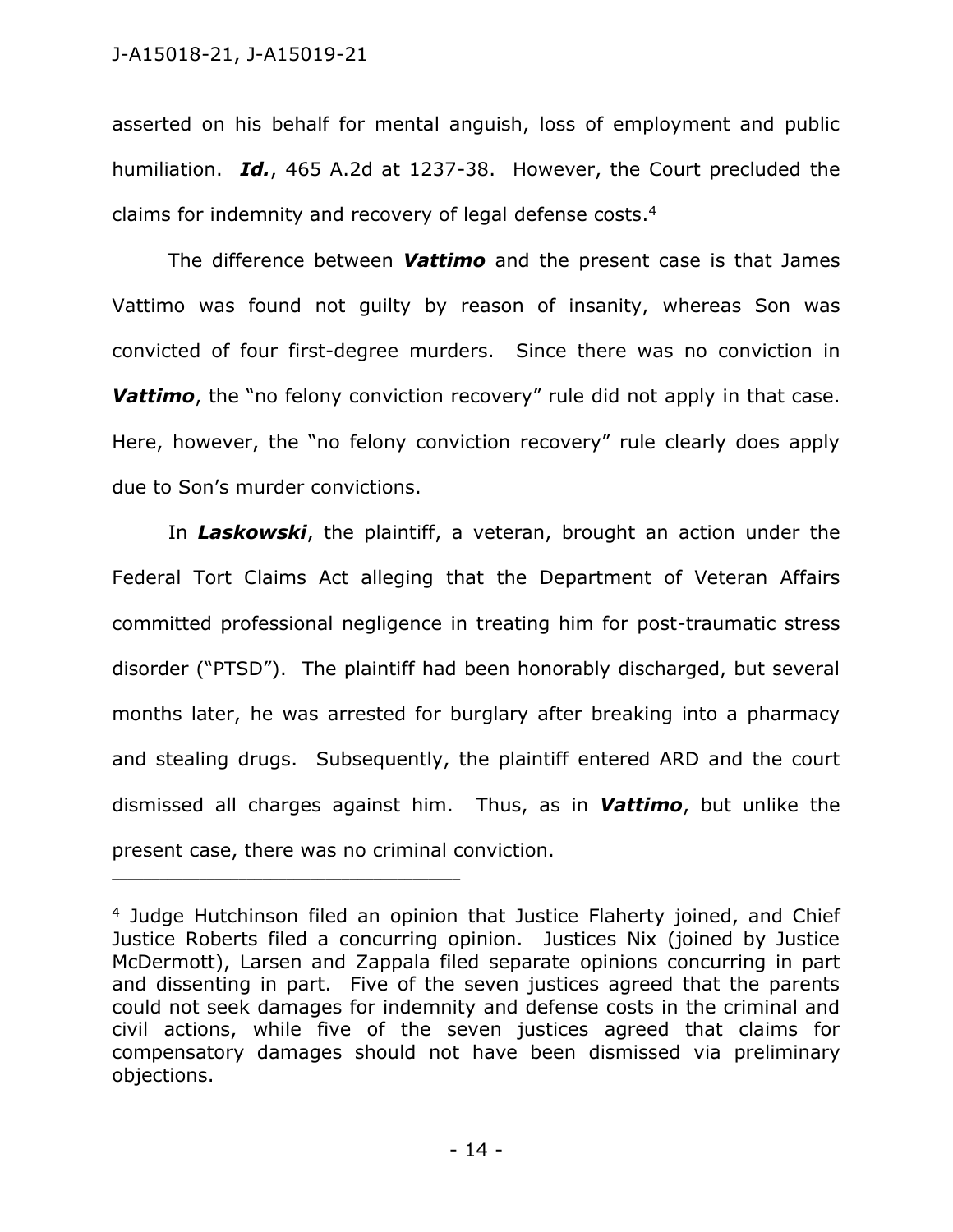For these reasons, *Vattimo* and *Laskowski* are inapposite, the "no felony conviction rule" articulated in *Holt* and *Mineo* governs this case, and the amended complaint's demand for compensatory damages fails as a matter of law. We therefore find in favor of the Medical Defendants on the sole argument in their appeal.

We next address the first argument in Mother's appeal, a claim that the trial court erred in sustaining the Medical Defendants' preliminary objections to Mother's claim for indemnification, which the amended complaint defines as payment of judgments to the victims' estates and payment of fees to counsel for representation in Son's criminal and civil cases. We reach the same result as the trial court but for a different reason.

The trial court opined that *Vattimo* precluded Mother's claims for indemnification:

The Supreme Court acknowledged [in *Vattimo*] that the rationale of imposing vicarious liability under Section 914(2), which is to promote safety and avoid accidents, would seem to apply in *Vattimo* where a hospital arguably stands in the shoes of an employer who has assumed control and "should and could have prevented" the resulting injury. Nevertheless, the Supreme Court concluded that "decided" Pennsylvania case law provides no authority for indemnity recovery under the circumstances present in *Vattimo*. The right to indemnity rests with a party who "without active fault on his own part has been compelled, by reasons of some legal obligation, to pay damages occasioned by the initial negligence of another, and for which he himself is only secondarily liable." *Id.* at 1236[.] Because the Complaint admitted that Mr. Vattimo despite being found not guilty played an active "part" in the events which resulted in injury, the Supreme Court determined that he could not recover damages occasioned by the legal process, whether civil or criminal. *Id.*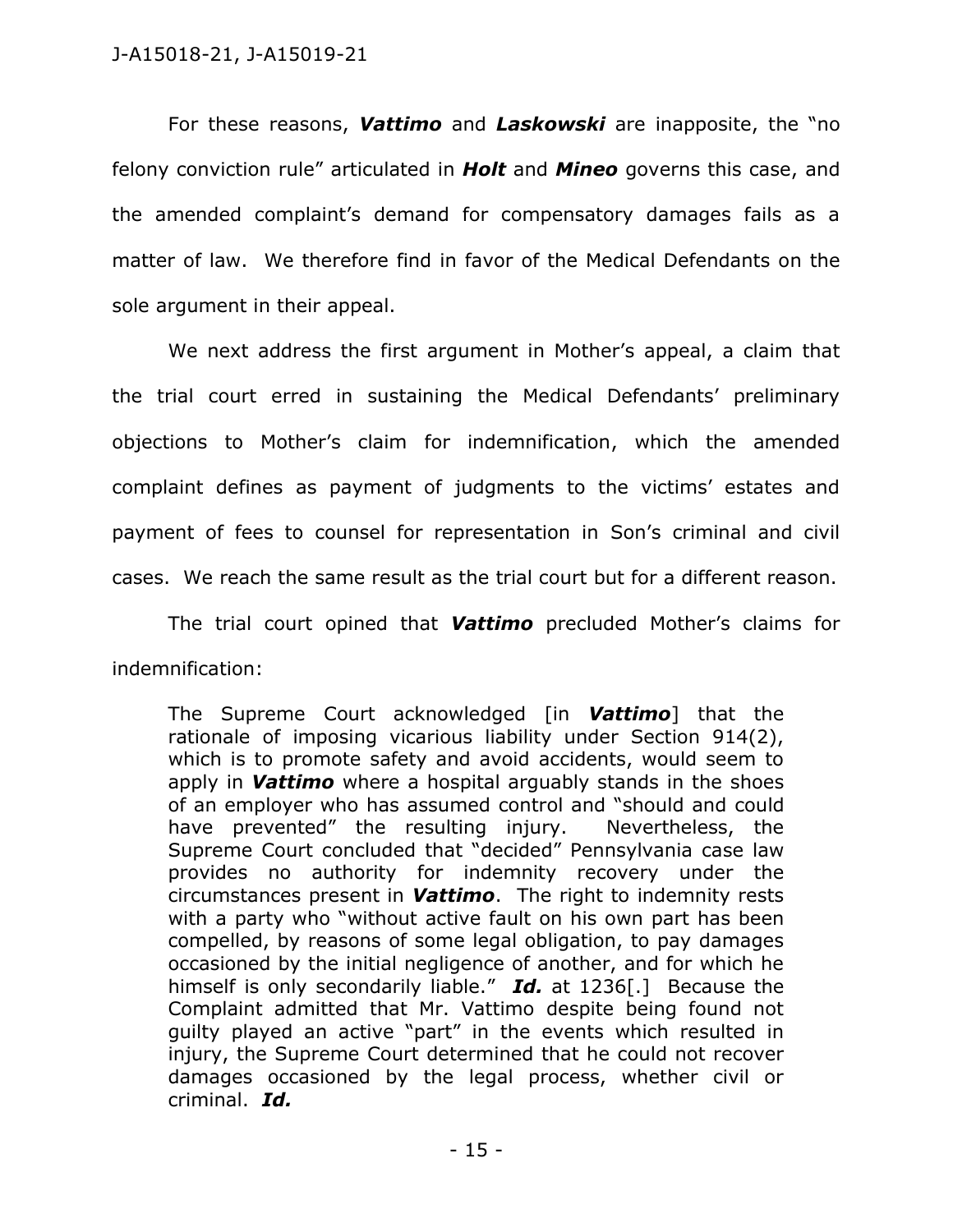Here, in contrast, [Son] admits that he pleaded guilty to murder and he participated in the events which resulted in the four homicides—thus playing even more of an active "part" than Mr. Vattimo did in causing injury. We therefore find no basis upon which we can legally distinguish *Vattimo*. If Mr. Vattimo, a person found to be not guilty by reason of insanity, has no right to recover on a claim for indemnification for legal process damages related to the conduct that formed the basis of the criminal proceedings, then [Son]—who pleaded guilty and was convicted of murder—is certainly not entitled to recover attorneys' fees or indemnification for other damages related to the civil or criminal legal process. Moreover, [Son's] guilty plea establishes his "active part in the events which resulted in injury" despite the Amended Complaint's pleadings to the contrary. *Id.* at 1236[.]

Trial Court Opinion, 12/28/20, at 6-7.

\_\_\_\_\_\_\_\_\_\_\_\_\_\_\_\_\_\_\_\_\_\_\_\_\_\_\_\_\_\_\_\_\_\_\_\_\_\_\_\_\_\_\_\_

In our view, the "no felony conviction recovery rule," instead of *Vattimo*, furnishes the proper basis for affirming the dismissal of Mother's claims for indemnification.<sup>5</sup> *Vattimo*'s bar against indemnification applies when an individual is not convicted of a felony yet plays an active part in causing injury. *Vattimo* does not extend to cases, however, in which the individual is actually convicted of a felony (or worse). In such cases, the "no felony conviction recovery rule" is the correct basis for denying indemnification, because this rule precludes individuals convicted of felonies (or worse) from recovering all "losses" flowing from their criminal acts. *Holt*, 932 A.2d at 920. While the losses held non-recoverable in *Holt* were

<sup>5</sup> *See Commonwealth v. Reid*, 259 A.3d 395, 406 (Pa. 2021) (appellate court may affirm valid order for any reason).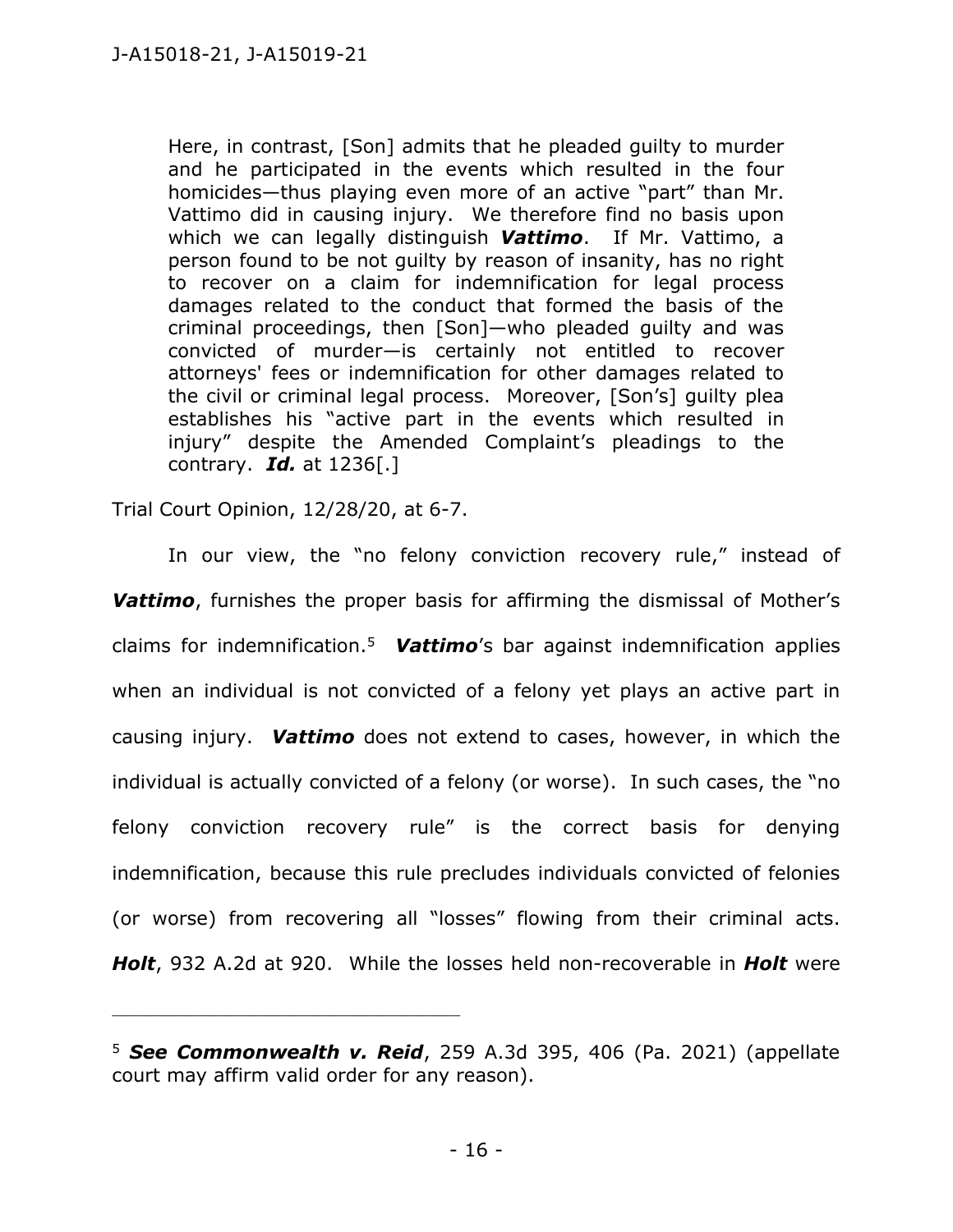compensatory damages, this rule applies with equal force to other "losses" that "flow[] from [the individual's] criminal acts," *id.*, such as indemnification. Mother seeks indemnification for losses caused by her payments to the victims' estates<sup>6</sup> or to attorneys for representing Son in criminal and civil actions. Because these losses flow from Son's criminal acts that gave rise to his criminal convictions, Mother's claim for indemnification meets the same fate under the "no felony conviction recovery rule" as her claim for compensatory damages—no recovery is available as a matter of law.

Accordingly, we affirm the portion of the order sustaining the Medical Defendants' demurrers to Mother's claims for indemnification and attorney fees, and we reverse the portion of the order overruling the Medical Defendants' demurrer to Mother's claims for compensatory damages. The combined effect of these decisions is to compel dismissal of the amended complaint in its entirety due to Mother's failure to state a valid claim for any type of monetary relief.<sup>7</sup>

Order affirmed in part and reversed in part. Amended complaint dismissed in its entirety. Jurisdiction relinquished.

<sup>&</sup>lt;sup>6</sup> At present, we are unaware whether any payments to the victims' estates have taken place.

 $<sup>7</sup>$  As a result, we need not address Mother's second argument, a claim that</sup> the trial court erred by failing to accept the averment in the amended complaint that Son was not actively at fault.